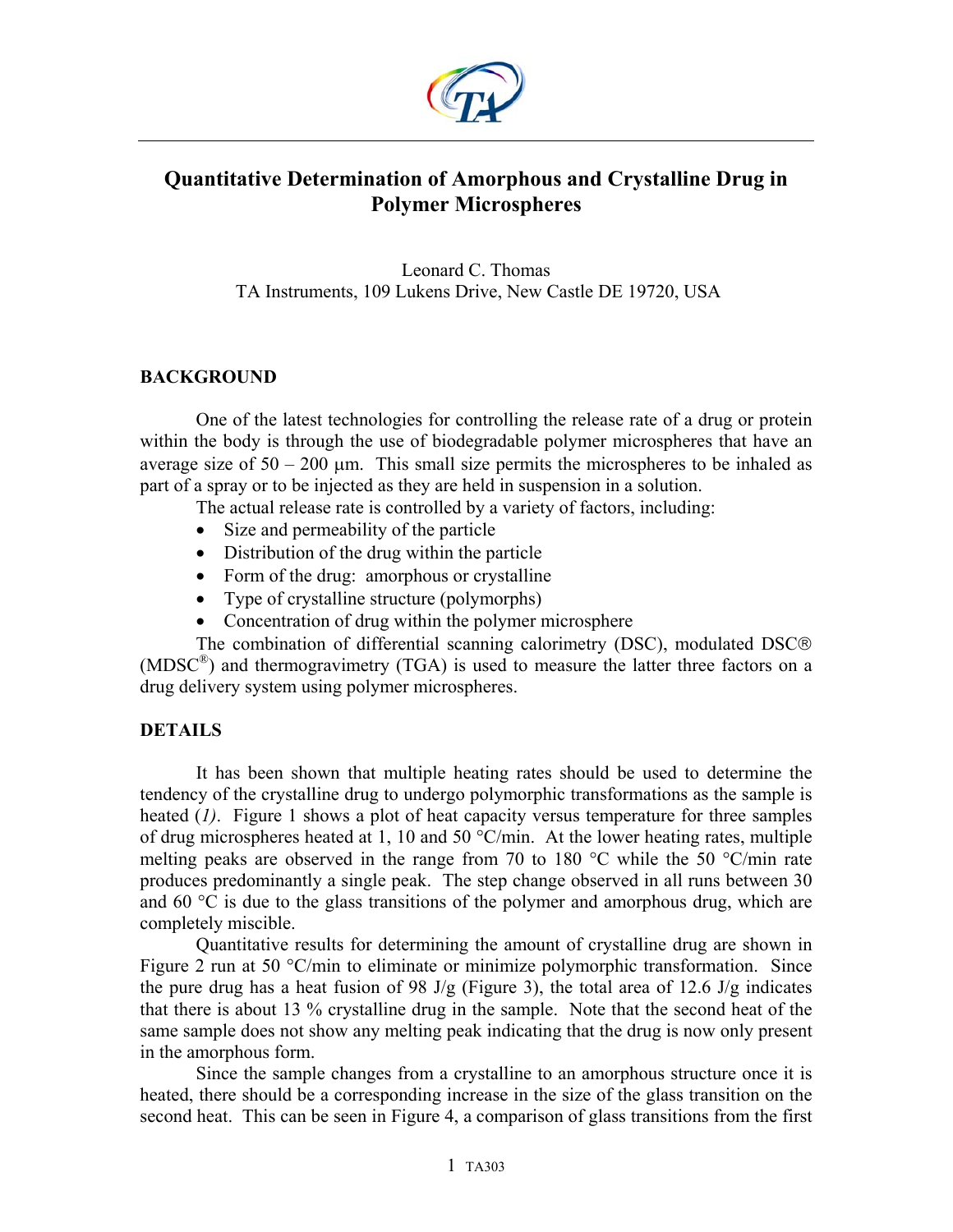and second heats obtained by modulated DSC. Using a value of 0.53 J/g  $\degree$ C for the change in Cp due to a 100 % amorphous drug (Figure 3), an increase of 13 % ( $[0.46 -$ 0.39] 100 %/ 0.53) in the amorphous content is seen in the second versus first heats. This agrees very well with the previous measurement of 13%, which used crystalline peak areas.

Since the amorphous drug is completely miscible with the polymer microspheres, it is not possible to measure the total amount of drug in the microspheres from the size of the glass transition. Therefore, it is necessary to see if the decomposition of the drug microspheres is sufficiently different from the placebo microspheres in order to determine the drug concentration. Figure 5 shows TGA data on the placebo microspheres run at 10  $\degree$ C/min. The value of 98.7 weight percent at 150  $\degree$ C and the rate of weight loss of 0.04 %/min at 400 °C are compared with the drug microsphere data seen in Figure 6. Since the drug is a monohydrate with 5 % water, the amount of crystalline monohydrate can be calculated from the difference in weights at 150 °C. Just as with the DSC and  $MDSC^{\circledR}$  measurements, a concentration of 13 % crystalline drug is found.

$$
\frac{98.69 - 98.04}{5.00} \times 100 = 13\%
$$

Essentially the entire rate of weight loss at 400  $^{\circ}$ C is due to the drug and not the polymer microspheres. Therefore, the percent drug can be calculated by the ratio of the rate of weight losses for a 100 % drug sample (2.24 %/min; not shown) and the drug microspheres with only a small correction (0.04) due to the polymer.

% Drug = 
$$
\frac{0.78 - 0.04}{2.24} = 30\%
$$

#### **SUMMARY**

DSC, MDSC<sup>®</sup> and TGA data all show that the drug microspheres contain approximately 13 % crystalline drug monohydrate. TGA data shows the total drug concentration to be 30 %, which means that the drug microspheres contain 17 % amorphous drug.

#### **REFERENCES**

1. L. C. Thomas, "Characterization of Polymorphic Transitions in a Pharmaceutical Drug by DSC and MDSC®", *Proceedings of the 30<sup>th</sup> Conference of the North American Thermal Analysis Society*, **2002**, pp. 308-312.

### **KEYWORDS**

differential scanning calorimetry, glass transition, modulated differential scanning calorimetry, pharmaceuticals, thermogravimetry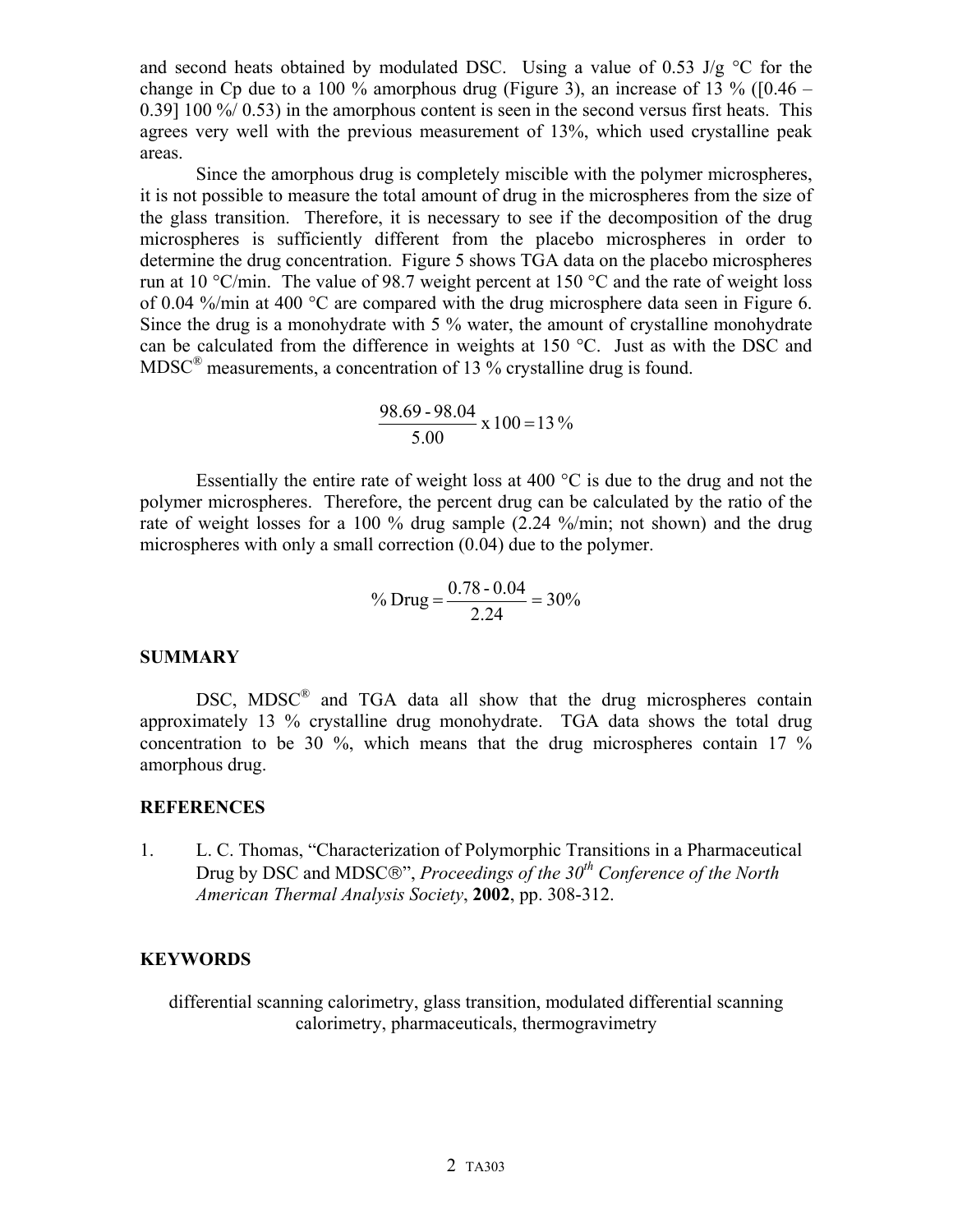## Figure 1 **–** Effect of Heating Rate on Polymorphic Conversion in Drug Containing Microspheres



Figure 2 –First and Second Heat of Pure Drug

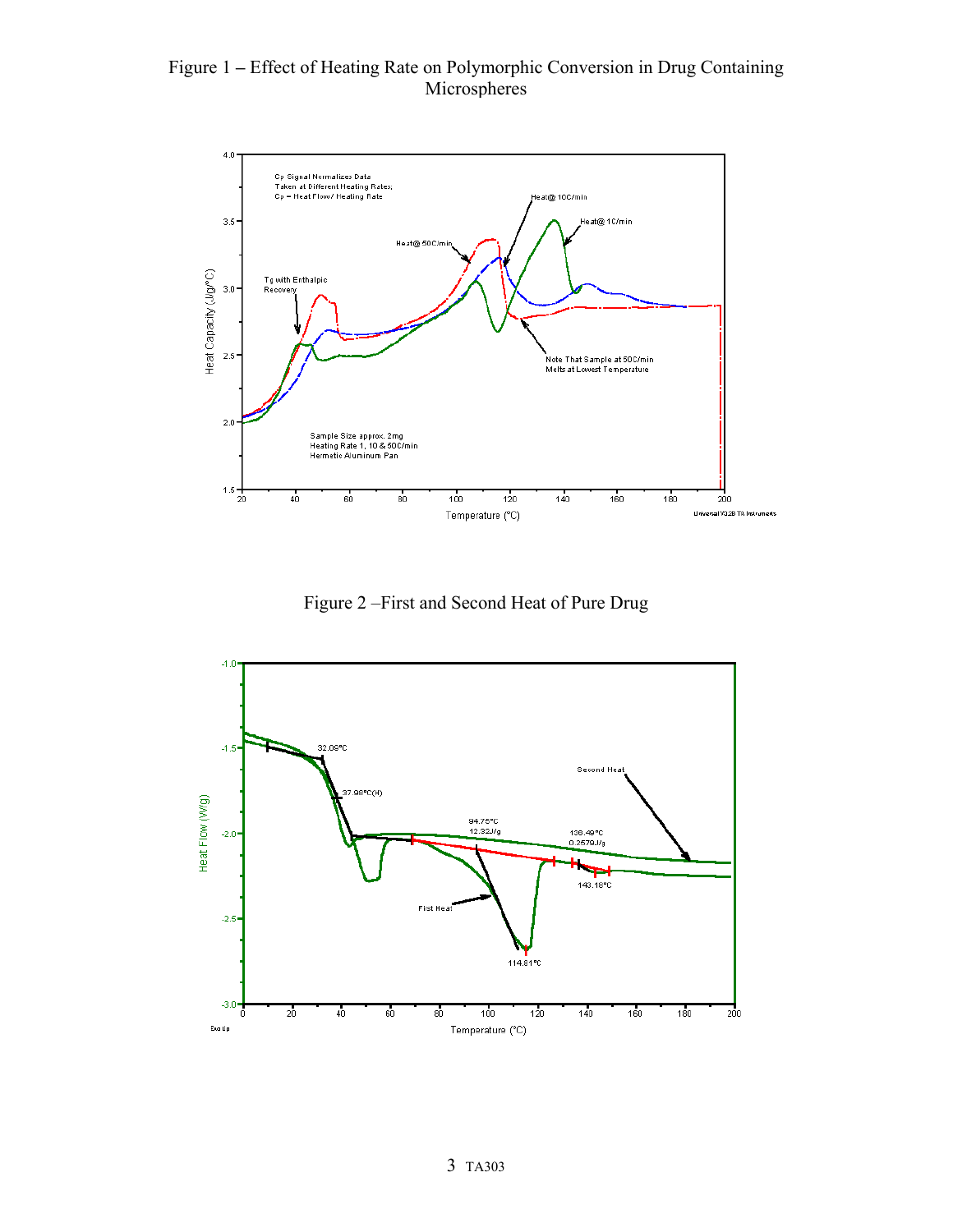

Figure 4 – Glass Transition of Amorphous Drug

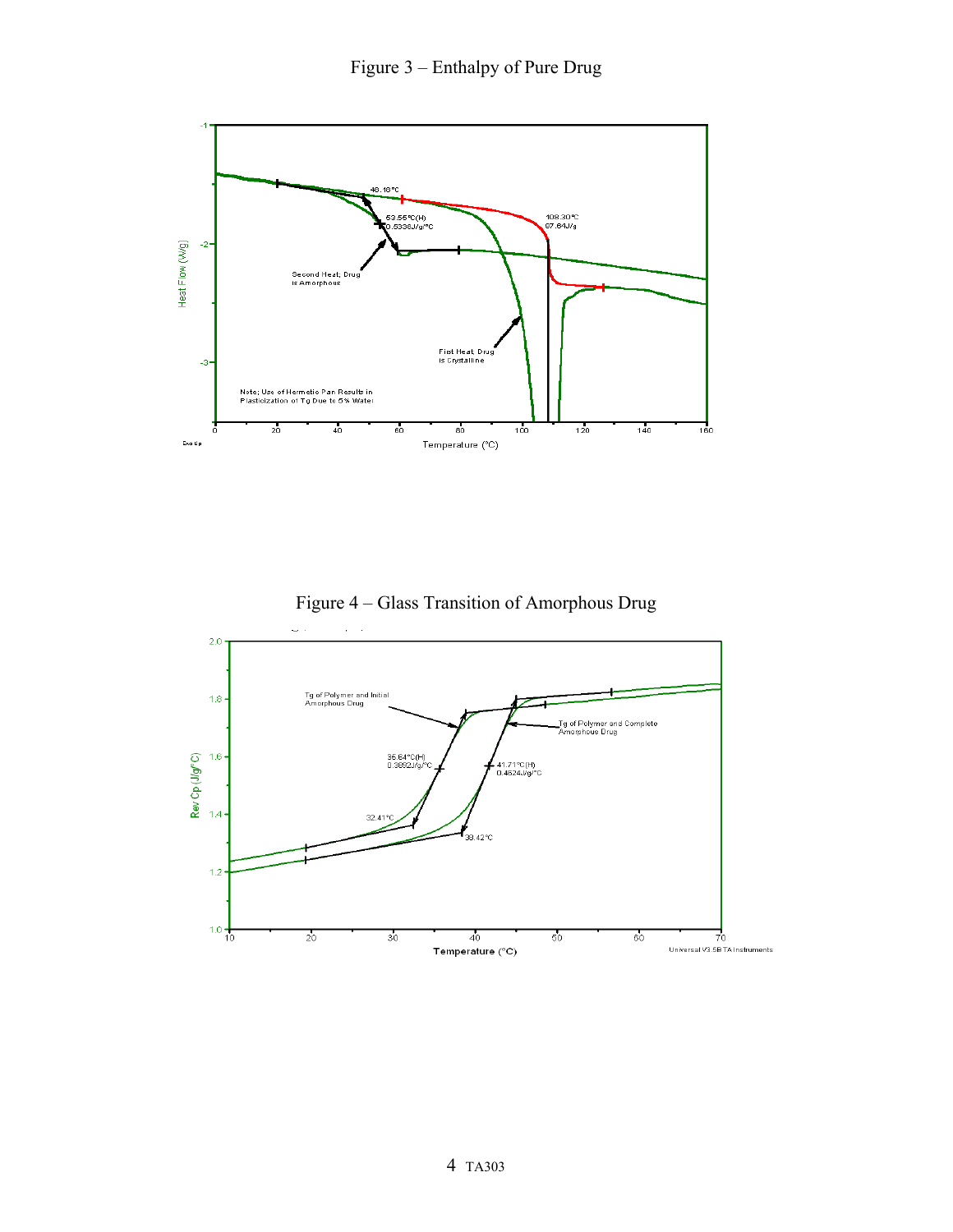

Figure 5 – TGA Weight Loss of Placebo Microspheres

Figure 6 – TGA Weight Loss Curve of Drug Containing Microspheres